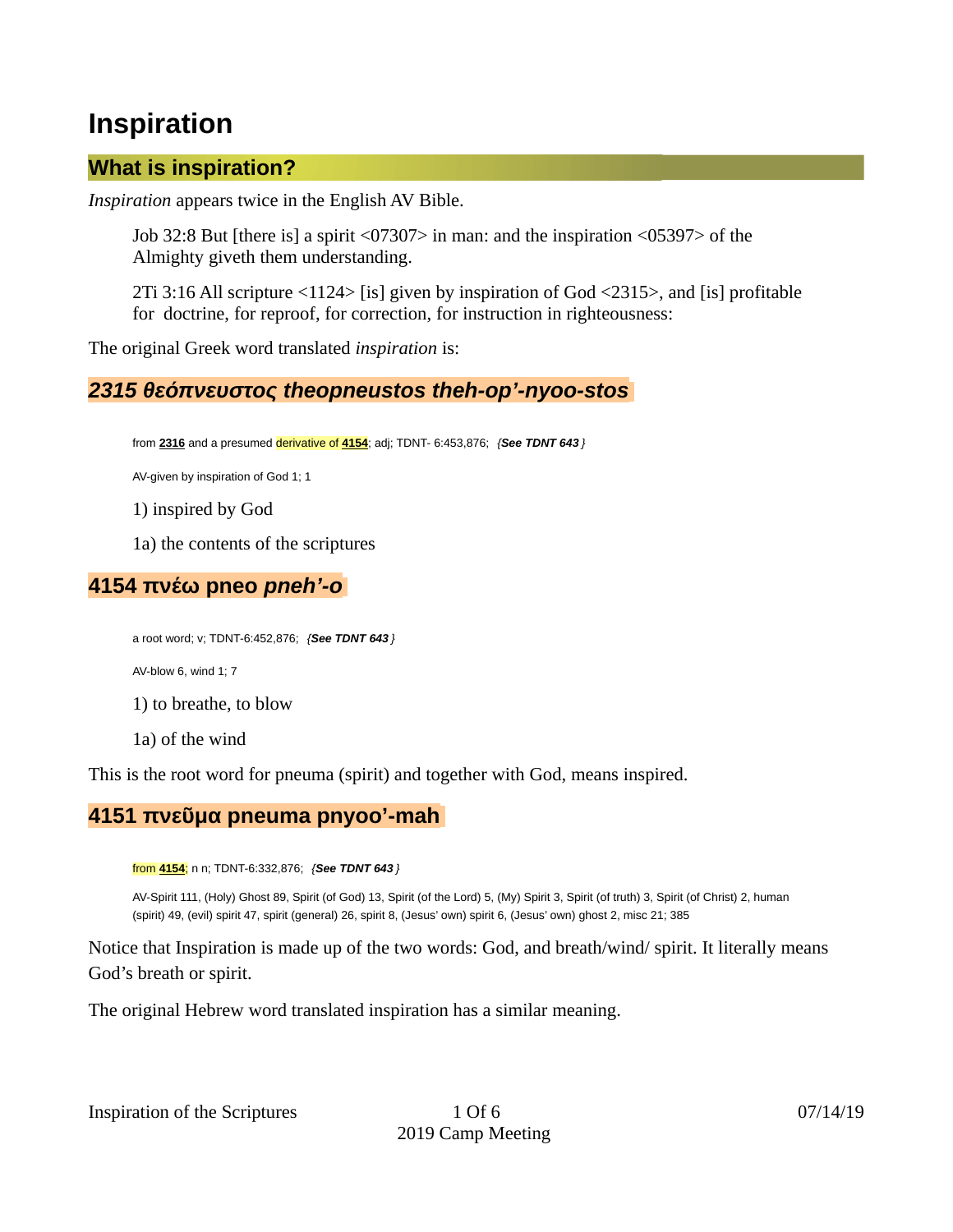## *05397* **נשׁמה** *nᵉshamah nesh-aw-maw'*

from **05395**; n f; *BDB-675b {See TWOT on 1433 @@ "1433a" }* AV-breath 17, blast 3, spirit 2, inspiration 1, souls 1; 24 1) breath, spirit

This is the Hebrew word for inspiration. Besides being translated inspiration, it was also translated breath and spirit. Its synonym is ruwach. In Job 32:8, quoted above, once again it is literally God's breath or spirit.

## *07307* **רוח** *ruwach roo'-akh*

from **07306**; n f; *BDB-924b {See TWOT on 2131 @@ "2131a" }*

AV-Spirit or spirit 232, wind 92, breath 27, side 6, mind 5, blast 4, vain 2, air 1, anger 1, cool 1, courage 1, misc 6; 378

1) wind, breath, mind, spirit

*Scripture* is from the Greek word "graphe" which is where we get our word "graphic" from. It means a writing.

2Ti 3:16 All scripture <1124> [is] given by inspiration of God <2315>, and [is] profitable for doctrine, for reproof, for correction, for instruction in righteousness:

But going back to this verse, the words in square brackets are added by the translators. Read without the added words, the passage says "All scripture given by inspiration of God, and profitable for ...". Obviously not all writings are inspired of God. What the verse is really saying is that all writings which are inspired are profitable for ….

So what writings are inspired? How does inspiration work? What is inspired Scripture?

## **What Writings are Inspired?**

#### **The Inspired Writings Include the Old Testament**

What did Christ consider was inspired? Christ read from the Scriptures in the Jewish synagogues, and in his ministry, quoted from those same Scriptures. It is the same Scriptures that we have in our Bibles making up the Old Testament.

"Jesus saith unto them, Did ye never read in the scriptures, The stone which the builders rejected, the same is become the head of the corner: this is the Lord's doing, and it is marvelous in our eyes?" (Ps 118:22, 23) (Matthew 21:42)

"And he said unto them, These are the words which I spake unto you, while I was yet with you, that all things must be fulfilled, which were written in the law of Moses, and in the prophets, and in the psalms, concerning me." (Lu 24:44) These were the three divisions making up the old testament.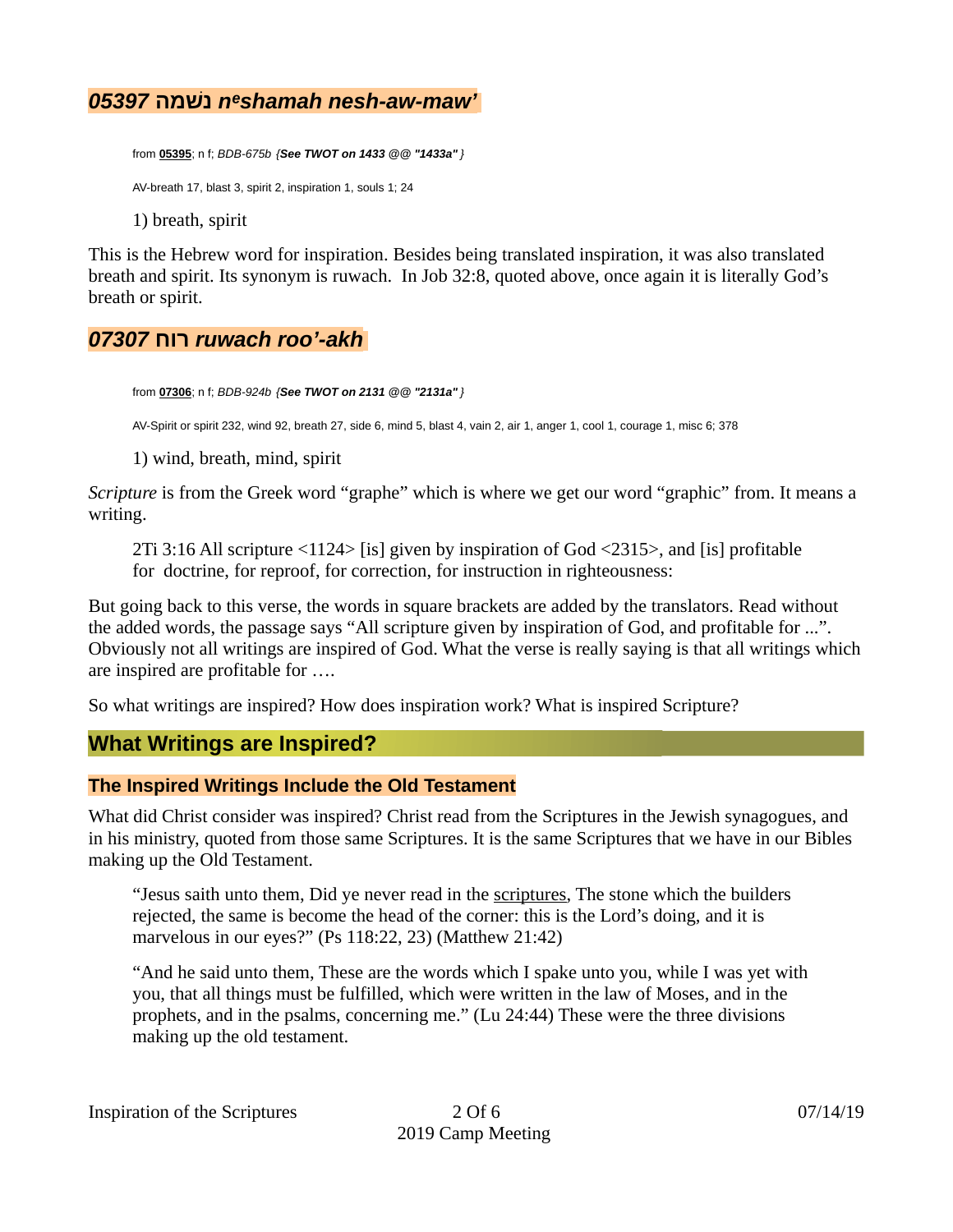#### **The Inspired Writings Include the New Testament**

The New Testament contains four "Gospels" telling about the life of Christ, the book of Acts giving a history of the early church. Then there are Paul's writings which make up the bulk of the New Testament. Paul claims inspiration in the verse quoted below. The apostle Peter also testifies to the inspiration of Paul's writings in his epistles. There are also the books written by James, the brother of Christ, the epistles of John and Jude, and a book of prophecy by the apostle John.

1Th 2:13 For this cause also thank we God without ceasing, because, when ye received the *word of God which ye heard of us*, ye received [it] not [as] the word of men, but as it is in truth, the word of God, which effectually worketh also in you that believe.

In like manner, in 2 Timothy 3:16, the apostle Paul is not referring to any and every writing. His meaning should be interpreted according to the context. He is talking to Christians who know what is inspired. He is talking about that which Christians would consider is Scripture. He is reminding his readers that the things he is writing is inspired, and the Scripture he is quoting, and the Scripture they already have and are using is inspired by God, and thus is profitable for these things he then mentions.

The interpretation often heard that "All scripture given by inspiration of God," means that some Scripture is not inspired, is a very slender peg to hang a doubt upon. The apostle means simply, "I present to you the Living Oracles, the Scriptures, all given by inspiration of God, and profitable for doctrine, for reproof, for correction, for instruction in righteousness; that the man of God may be perfect, throughly furnished unto all good works.'" ... {BEcho, August 26, 1895 par. 2}

#### **Apocrypha not Included**

Some writings appearing after the collating of the Old Testament and before Christ, and some appearing during the days of the apostles and after their death were clearly in opposition to teachings in the writings of the apostles. They contained teachings of gnosticism, witchcraft, wild fabricated stories of strange miracles Christ supposedly worked as a child like a wizard, etc.

The Catholic church initially inserted them in their Bibles, separate from the other writings, for historical reference, but not officially considering them as part of "Canon", until after Martin Luther's German Translation.

#### **How Does Inspiration Work?**

2Ti 3:16 All scripture [is] given by inspiration of God, and [is] profitable for doctrine, for reproof, for correction, for instruction in righteousness:

2Pe 1:21 For the prophecy came not in old time by the will of man: but holy men of God spake [as they were] moved by the Holy Ghost.

The Revelation of (2)Jesus Christ, which (1)God gave unto him, to shew unto his (5)servants things which must shortly come to pass; and he sent and signified it by his (3)angel unto his servant (4)John. (Revelation 1:1)

In the passage from 2 Peter 1:21, quoted above, we find that the Scripture came to us through the working of the Holy Ghost upon the minds of men. In the next passage just quoted, however, we can

Inspiration of the Scriptures 2 Of 6 07/14/19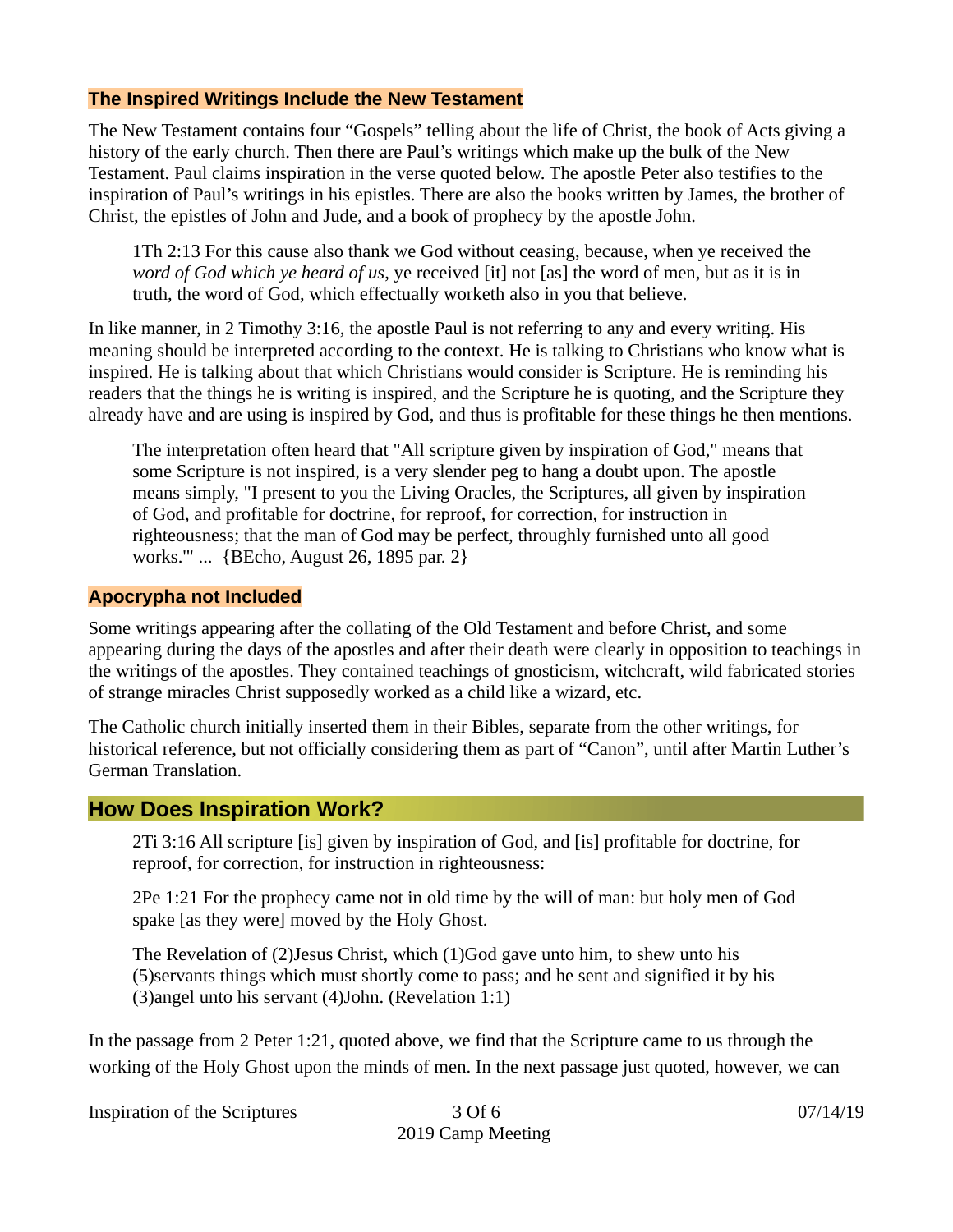trace the exact route and the agencies involved of this communication of God with men. God gave the revelation to Christ, who gave it to His angel, who gave it to John, who was to communicate it to the messengers of the churches, who were to communicate it to their flocks.

Notice that in this passage, the Holy Spirit does not fit into the line of communication as a separate individual, yet we are told "holy men of God spake as they were moved by the Holy Ghost". We are led to conclude that the *communication* - whether of life, light, blessings, power, glory, or thoughts from heaven to earth, is itself called the Holy Spirit, and is communicated through the various agencies mentioned.

## **Another example of this is seen in the vision of Daniel.**

And it came to pass, when I, even I Daniel, had seen the vision, and sought for the meaning, then, behold, there stood before me as the appearance of a (1)man. And I heard a man's voice between the banks of Ulai, which called, and said, (2)Gabriel, make this man ((3)Daniel) to understand the vision. (Daniel 8:15-16)

Christ, called here a "man", is telling Gabriel to make known the Scripture to Daniel, who was to make it known to us. These are examples of the inspiration or communication of the Scripture from God to men through agencies. 2 Peter, quoted above, calls this being *"moved by the Holy Ghost"*.

Jacob was shown this truth in a dream in Bethel. In this dream, we can see that angels are the messengers between heaven and earth.

And he (Jacob) dreamed, and behold a ladder set up on the earth, and the top of it reached to heaven: and behold the angels of God ascending and descending on it. (Genesis 28:12)

Jesus highlights this teaching in his comments to Nathaniel.

And he saith unto him, Verily, verily, I say unto you, Hereafter ye shall see heaven open, and the angels of God ascending and descending upon the Son of man. (John 1:51)

## **Illustrated in Zechariah 4**

The oil with which the wise virgins filled their lamps represents the Holy Spirit. "The angel that talked with me came again," writes Zechariah, "and waked me, as a man is wakened out of his sleep, and said unto me, What seest thou? And I said, I have looked, and behold a candlestick all of gold, with a bowl upon the top of it, and his seven lamps thereon, and seven pipes to the seven lamps, which are upon the top thereof: and two olive-trees by it, one upon the right side of the bowl, and the other upon the left side thereof . . . . Then answered I, and said unto him, What are these two olive-trees upon the right side of the candlestick and upon the left side thereof? And I answered again, and said unto him, What be these two olive-branches which through the two golden pipes empty the golden oil out of themselves? And he answered me and said, Knowest thou not what these be? And I said, No, my lord. Then said he, These are the two anointed ones, that stand by the Lord of the whole earth." {RH, July 20, 1897 par. 5}

Inspiration of the Scriptures  $4 Of 6$  07/14/19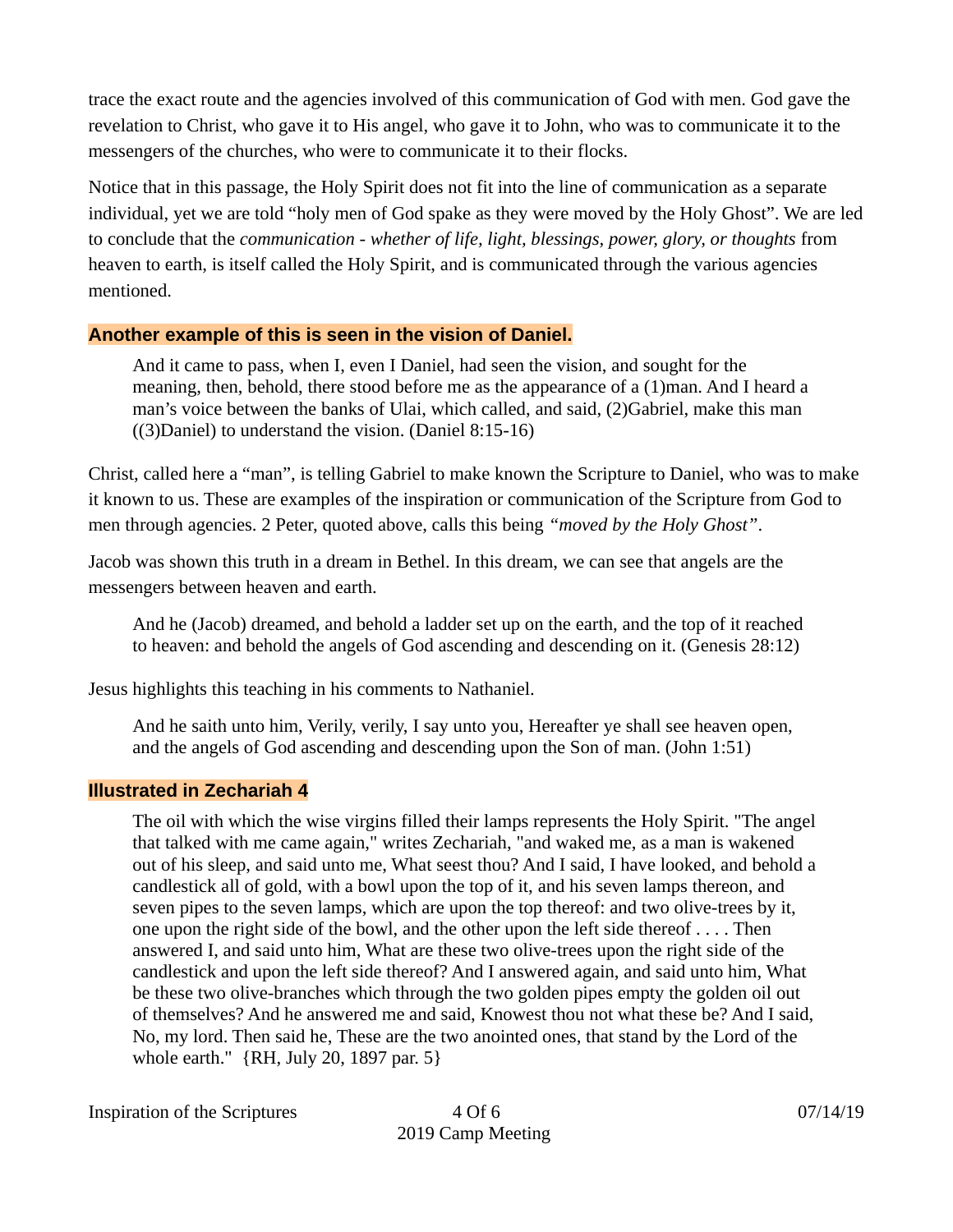The anointed ones standing by the Lord of the whole earth, have the position once given to Satan as covering cherub. By the holy beings surrounding his throne, the Lord keeps up a constant communication with the inhabitants of the earth. The golden oil represents the grace with which God keeps the lamps of believers supplied, that they shall not flicker and go out. Were it not that this holy oil is poured from heaven in the messages of God's Spirit, the agencies of evil would have entire control over men. {RH, July 20, 1897 par. 6}

From the two olive trees the golden oil was emptied through the golden pipes into the bowl of the candlestick, and thence into the golden lamps that gave light to the sanctuary. So from the holy ones that stand in God's presence his Spirit is imparted to the human instrumentalities who are consecrated to his service. The mission of the two anointed ones is to communicate to God's people that heavenly grace which alone can make his Word a lamp to the feet and a light to the path. {RH, January 16, 1908 par. 5}

Concerning the two witnesses, the prophet declares further, "These are the two olive-trees, and the two candlesticks standing before the God of the earth." "Thy Word," said the psalmist, "is a lamp unto my feet, and a light unto my path." [Revelation 11:4; Psalm 119:105.] The two witnesses represent the Scriptures of the Old and the New Testament. {GC88 267.1}

#### See "How God Speaks"

#### **Not Verbal but thought inspiration**

"It is not the words of the Bible that are inspired, but the men that were inspired. Inspiration acts not on the man's words or his expressions but on the man himself, who, under the influence of the Holy Ghost, is imbued with thoughts. But the words receive the impress of the individual mind. The divine mind is diffused. The divine mind and will is combined with the human mind and will; thus the utterances of the man are the word of God." (Manuscript 24, 1886; written in Europe in 1886.)

How do we understand this verse:

Ps 12:6 The words of the LORD [are] pure words: [as] silver tried in a furnace of earth, purified seven times.?

Note: Even though the thought was embodied in human language by men according to their background, education, etc. It is still the word of God, just as much as Jesus was still divine though he was embodied in human flesh.

#### **The Scriptures Contain a Revelation of His Will to Man**

2Ti 3:15 And that from a child thou hast known the holy scriptures, which are able to make thee wise unto salvation through faith which is in Christ Jesus. 16) All scripture [is] given by inspiration of God, and [is] profitable for doctrine, for reproof, for correction, for instruction in righteousness:

Thy word is a lamp unto my feet, and a light unto my path. Psalms 119:105

Inspiration of the Scriptures 5 Of 6 07/14/19